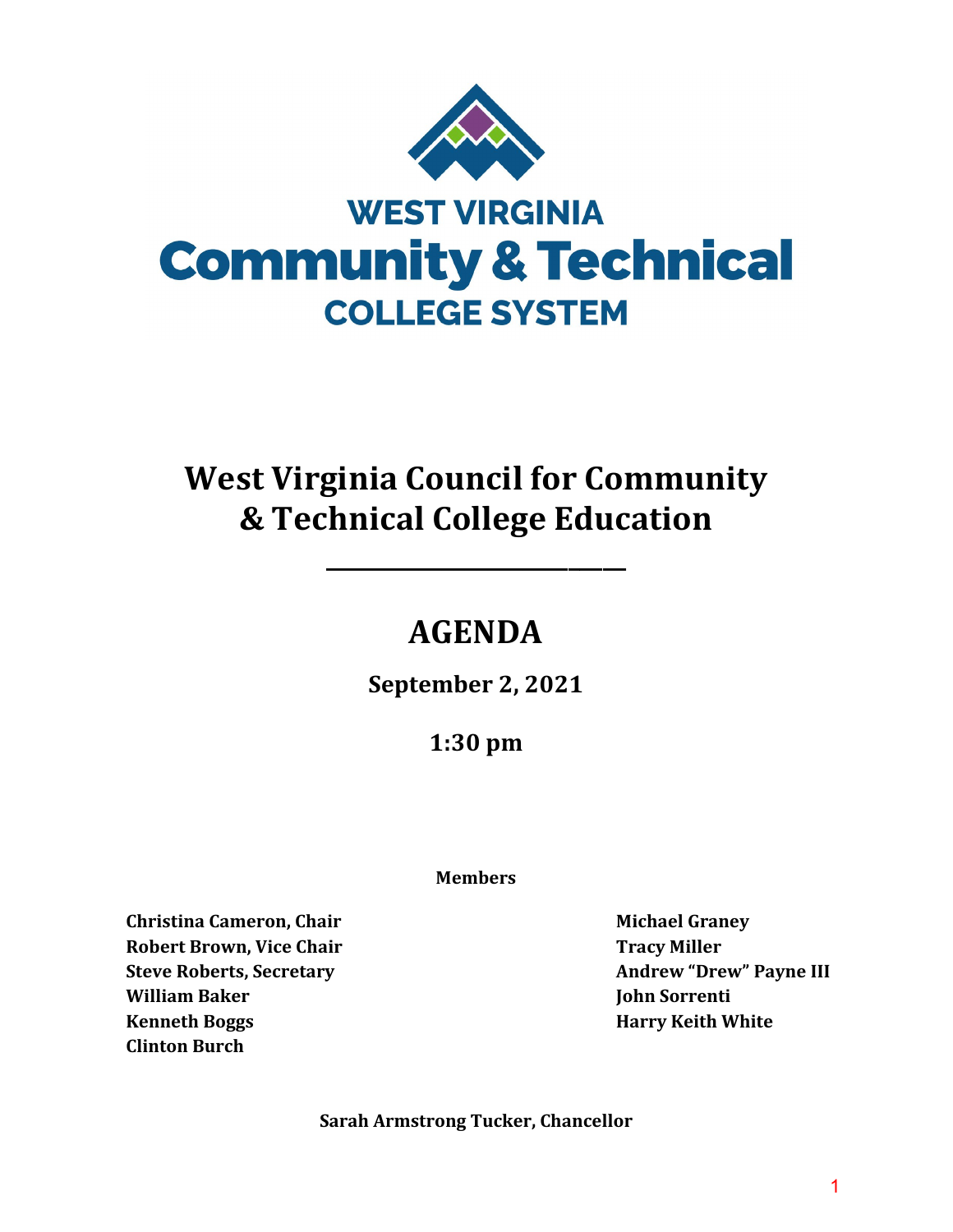

## **CONFERENCE CALL/ZOOM AGENDA**

## **September 2, 2021 1:30 pm**

**Phone: 1-301-715-8592**

(NO Participant ID or Password Needed–When Prompted Press #)

**Zoom address: <https://wvcolleges.zoom.us/j/92534277090>**

(Copy and Paste into your Web Browser)

| <b>Call to Order</b> |  |
|----------------------|--|
|----------------------|--|

**III.** 

| II.  |                                                                                                                                                                                                                                                                              | <b>Finance and Facilities</b> |                                                                          |  |  |
|------|------------------------------------------------------------------------------------------------------------------------------------------------------------------------------------------------------------------------------------------------------------------------------|-------------------------------|--------------------------------------------------------------------------|--|--|
|      |                                                                                                                                                                                                                                                                              |                               |                                                                          |  |  |
|      | B.                                                                                                                                                                                                                                                                           |                               |                                                                          |  |  |
|      | B.                                                                                                                                                                                                                                                                           |                               | *Pierpont Community and Technical College Acquisition of United Hospital |  |  |
| III. |                                                                                                                                                                                                                                                                              | General                       |                                                                          |  |  |
|      |                                                                                                                                                                                                                                                                              |                               |                                                                          |  |  |
| IV.  |                                                                                                                                                                                                                                                                              |                               |                                                                          |  |  |
|      |                                                                                                                                                                                                                                                                              | College                       |                                                                          |  |  |
| V.   | <b>Additional Board Action and Comments</b>                                                                                                                                                                                                                                  |                               |                                                                          |  |  |
| VI.  | Possible Executive Session Under the Authority of WV Code §6-9A-4 for the Following:<br>*Contract Extension for Acting President at BridgeValley Community and Technical<br><b>Upcoming Meetings</b><br>Location:<br>Advanced Technology Center, South Central West Virginia |                               |                                                                          |  |  |
|      |                                                                                                                                                                                                                                                                              |                               | South Charleston, WV                                                     |  |  |
|      |                                                                                                                                                                                                                                                                              | Date:                         | October 7, 2021                                                          |  |  |
|      |                                                                                                                                                                                                                                                                              | 9:30 a.m.<br>Time:            |                                                                          |  |  |

#### **VII. Adjournment**

\* Denotes an item requiring action/approval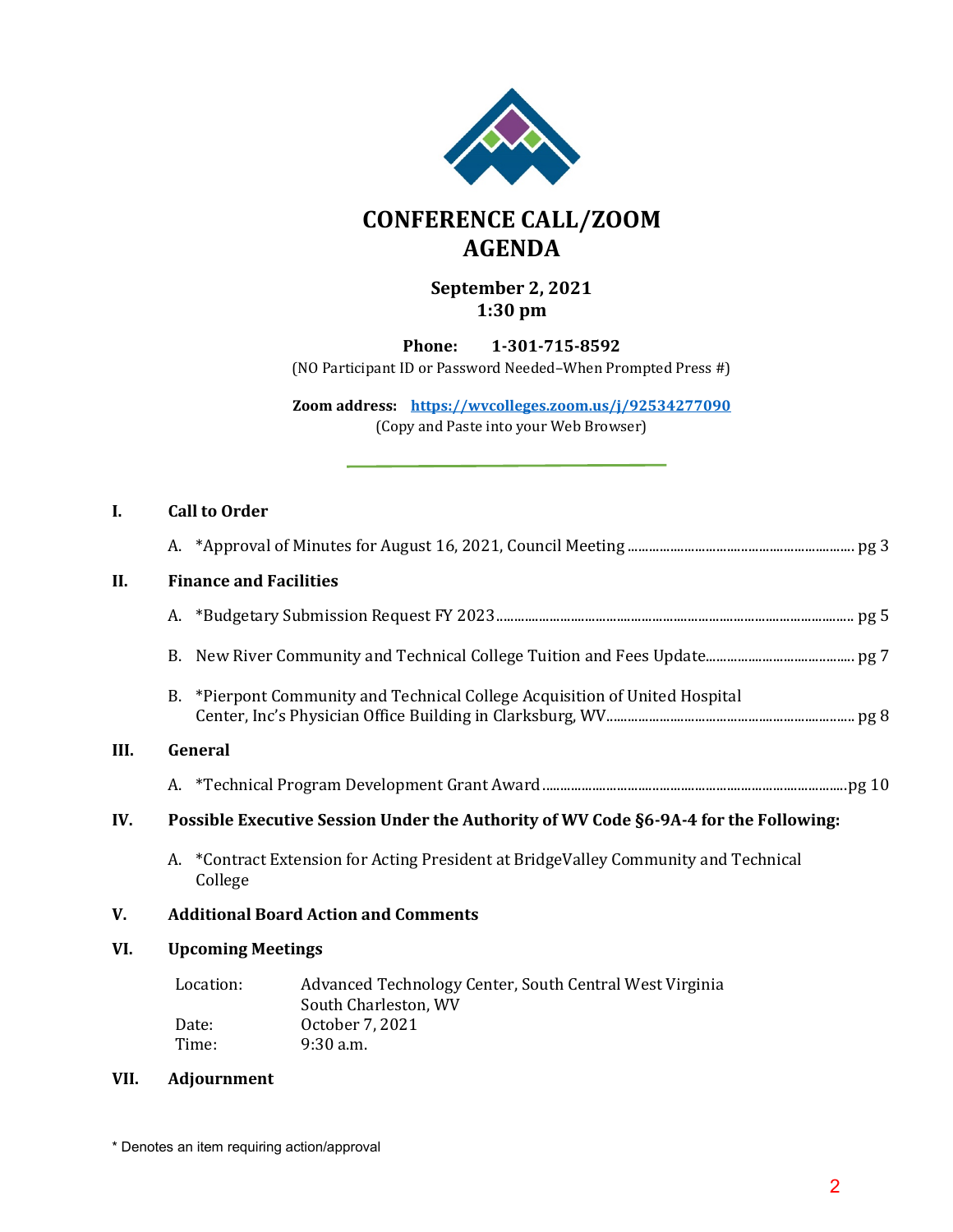#### **MINUTES**

#### **WEST VIRGINIA COUNCIL FOR COMMUNITY AND TECHNICAL COLLEGE EDUCATION**

#### **August 16, 2021**

A meeting of the West Virginia Council for Community and Technical College Education, was held via Zoom and conference call on August 16, 2021, beginning at 9:30 am. Council members present were: Bill Baker, Kenneth Boggs, Robert Brown, Clinton Burch, Michael Graney, Tracy Miller, Andrew Payne, Steve Roberts, and John Sorrenti. Absent were: Christina Cameron and Harry Keith White. Also in attendance were Chancellor Tucker, Council staff, community and technical college presidents, faculty, staff, students, and guests.

#### **Call to Order**

Christina Cameron, Chairman, called the meeting to order, and noted that a quorum was present.

#### **1. Approval of Minutes**

Mr. Roberts moved the adoption of the of minutes from the June 3, 2021, and the July 9, 2021, meetings of the West Virginia Council for Community and Technical College Education.

Mr. Sorrenti seconded the motion. Motion carried.

#### **2. WV Invests Program Fee Approval at New River Community and Technical College and WV Northern Community College**

Mr. Baker moved the adoption of the following resolution:

RESOLVED, That the West Virginia Council for Community and Technical College Education approves the academic fees eligible for WV Invests as presented.

Ms. Miller seconded the motion. Motion carried.

#### **3. Appointment to the Higher Education Student Financial Aid Advisory Board**

Mr. Baker moved the adoption of the following resolution:

RESOLVED, That the West Virginia Council for Community and Technical College Education approves the appointment of Mary Blizzard to the Higher Education Student Financial Aid Advisory Board for a three-year term.

Mr. Sorrenti seconded the motion. Motion carried.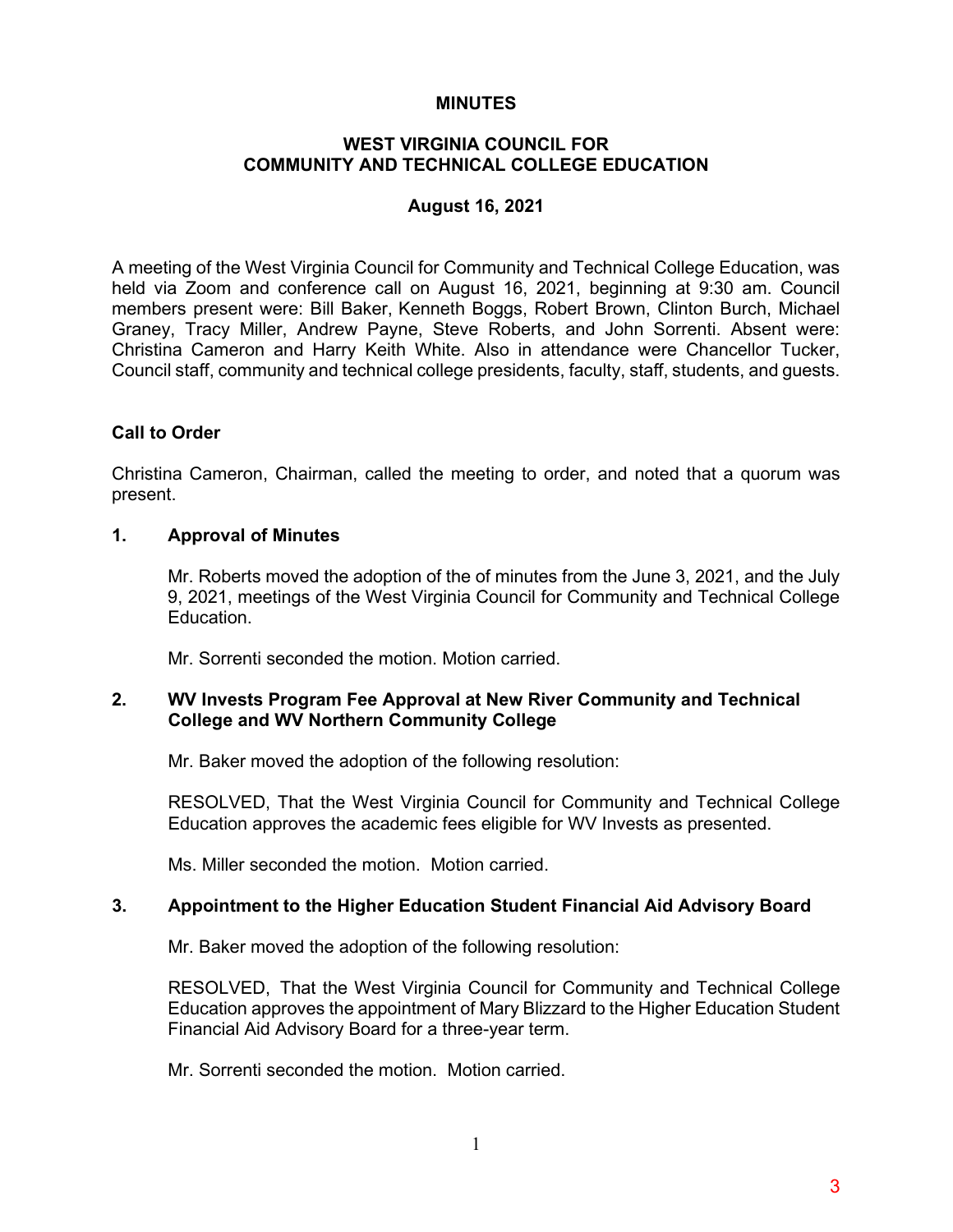## **Adjournment**

There being no further business the meeting was adjourned.

## **Upcoming Meeting**

Location: Zoom/Conference Call Date: September 2, 2021<br>Time: 1:30 p.m.  $1:30$  p.m.

 $Covation\_11$ 

Christina Cameron, Chairman

 $\frac{1}{\sqrt{2}}$   $\frac{1}{\sqrt{2}}$   $\frac{1}{\sqrt{2}}$ 

Steve Roberts, Secretary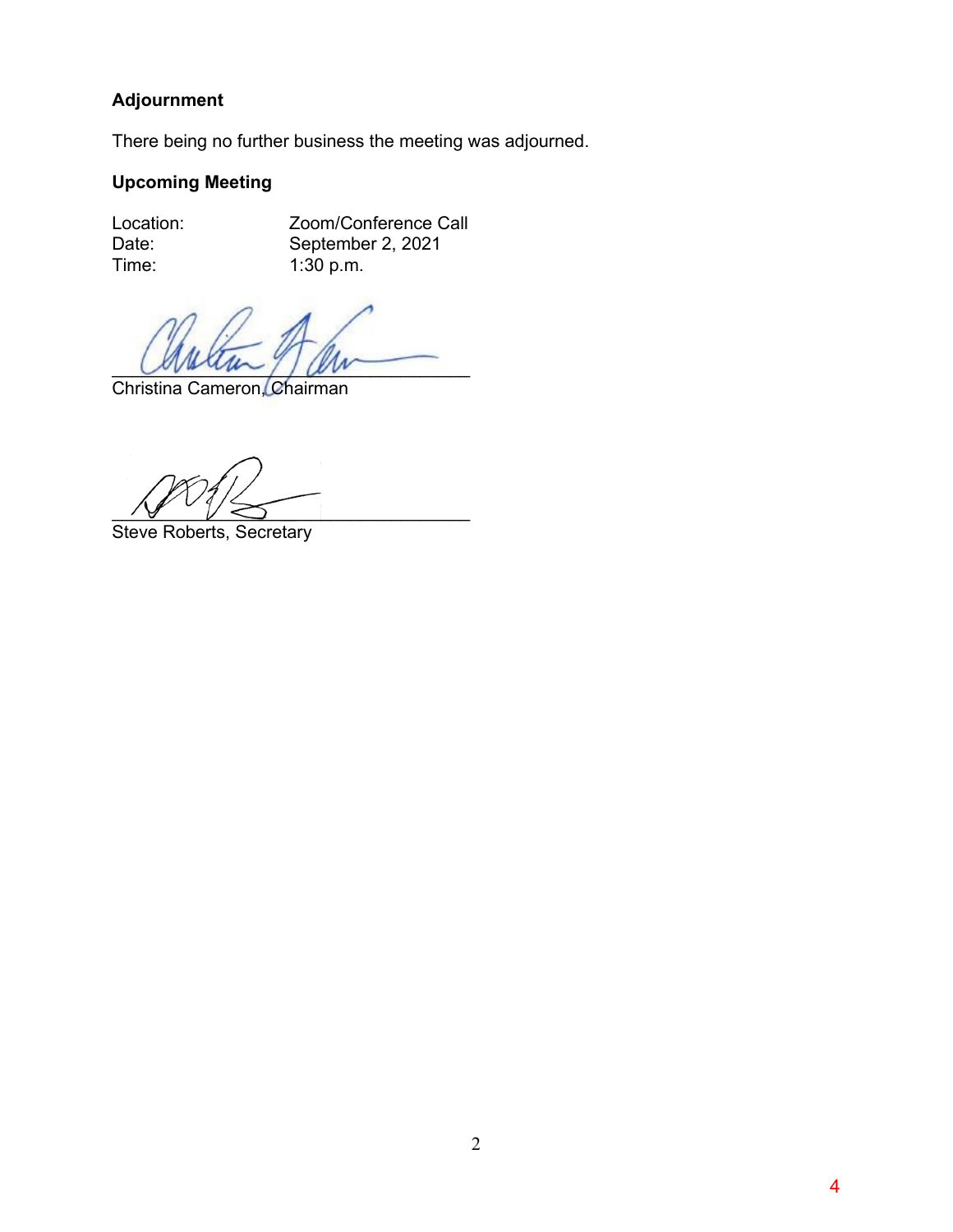## **WV Council for Community and Technical College Education Meeting of September 2, 2021**

| ITEM:                          | Budgetary Submission Request Fiscal Year<br>2023                                                                                                                         |  |  |
|--------------------------------|--------------------------------------------------------------------------------------------------------------------------------------------------------------------------|--|--|
| <b>INSTITUTIONS:</b>           | All                                                                                                                                                                      |  |  |
| <b>RECOMMENDED RESOLUTION:</b> | Resolved, That the West Virginia Council for<br>Community and Technical College Education<br>approves the fiscal year 2023<br>budget<br>submission request as presented. |  |  |
| <b>STAFF MEMBER:</b>           | <b>Sarah Tucker</b>                                                                                                                                                      |  |  |

## **BACKGROUND:**

On September 1, 2021, the West Virginia Council for Community and Technical College Education submitted its fiscal year 2023 appropriation request to the West Virginia State Budget Office. For fiscal year 2023, the State Budget Office has requested agencies to maintain the same level of base funding as fiscal year 2022, and the Council will adhere to this request. For FY 2022, Council and community and technical college allocations will be received from the State's FY 2022 appropriations as well as FY 2021 supplemental appropriations.

## **WVCCTCE**

| <b>Line Item</b>                                            | <b>Appropriation</b><br><b>Allocations Available</b><br>for FY 2022 | FY 2023<br><b>Proposed Allocation</b> |  |
|-------------------------------------------------------------|---------------------------------------------------------------------|---------------------------------------|--|
| <b>College Transition</b>                                   | \$<br>278,222                                                       | \$<br>278,222                         |  |
| WV Advance Workforce Development                            | 3,118,960                                                           | 3,118,960                             |  |
| Technical Program Development                               | 1,800,735                                                           | 1,800,735                             |  |
| <b>Community College Workforce Development</b><br>(HB 3009) | 2,786,925                                                           | 2,786,925                             |  |
| <b>Transit Training Partnership</b>                         | 34,293                                                              | 34,293                                |  |
| <b>WVCCTCE (Operating Budget)</b>                           | 727,871                                                             | 727,871                               |  |
| <b>WV Invests Grant Program</b>                             | 7,034,748                                                           | 7,034,748                             |  |
| <b>CTC Administration</b>                                   | \$15,781,754                                                        | \$15,781,754                          |  |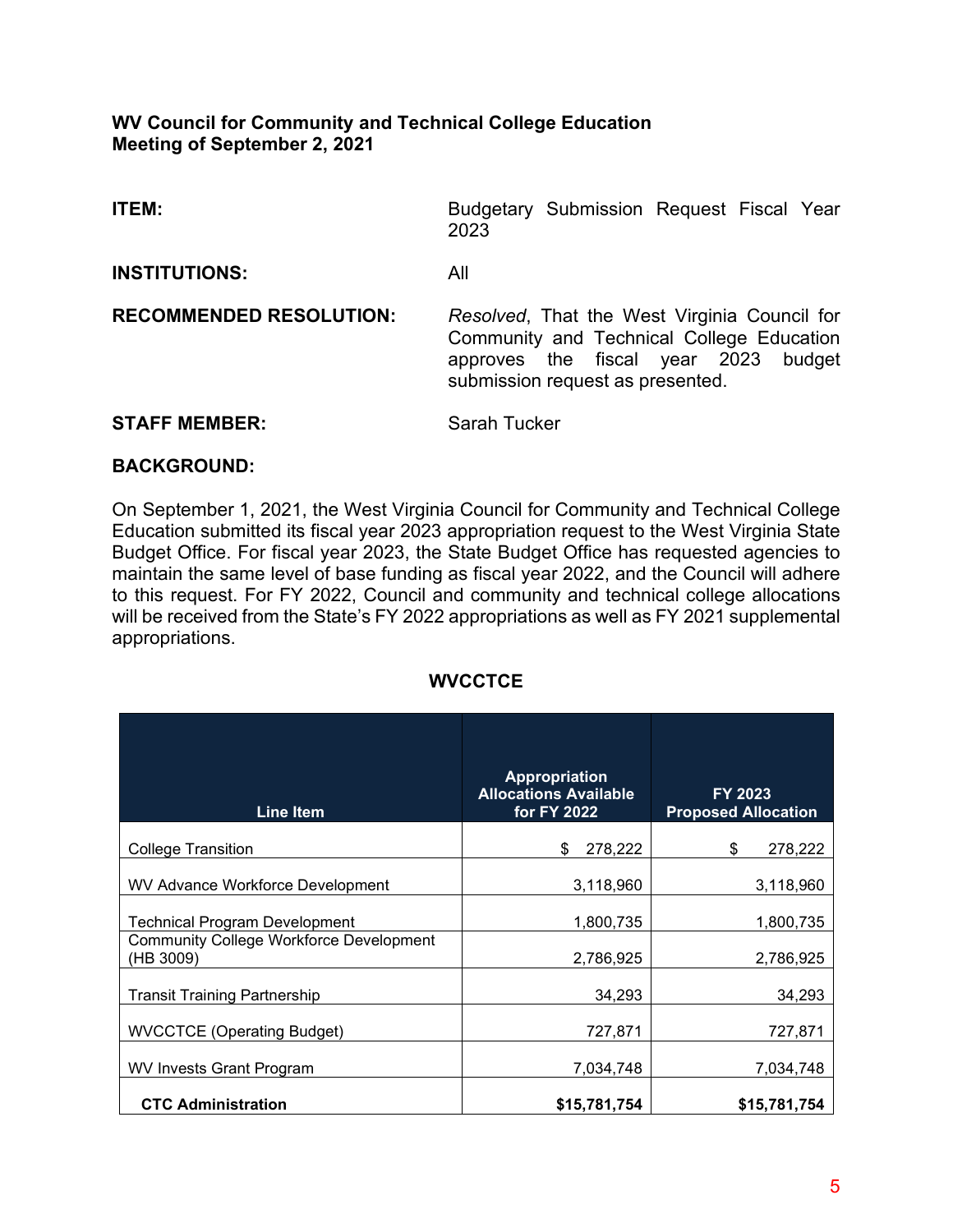## **Community and Technical Colleges**

| <b>Line Item</b>                                      | <b>Appropriation Allocations</b><br><b>Available for FY 2022</b> | FY 2023 Proposed<br><b>Allocation</b> |
|-------------------------------------------------------|------------------------------------------------------------------|---------------------------------------|
| <b>Blue Ridge CTC</b>                                 | \$7,830,842                                                      | \$7,830,842                           |
| BridgeValley CTC                                      | 8,098,811                                                        | 8,098,811                             |
| Eastern WV CTC                                        | 2,179,912                                                        | 2,179,912                             |
| Mountwest CTC                                         | 6,489,307                                                        | 6,489,307                             |
| New River CTC                                         | 5,864,886                                                        | 5,864,886                             |
| Pierpont CTC                                          | 7,820,129                                                        | 7,820,129                             |
| Southern WV CTC                                       | 8,241,823                                                        | 8,241,823                             |
| <b>WV Northern CC</b>                                 | 7,285,825                                                        | 7,285,825                             |
| <b>WVU at Parkersburg</b>                             | 10,319,284                                                       | 10,319,284                            |
| <b>TOTALS</b>                                         | \$64,130,819                                                     | \$64,130,819                          |
| <b>Total Council and Community</b><br><b>Colleges</b> | \$79,912,573                                                     | \$79,912,573                          |

The Council also received \$3 million of FY 2021 surplus funding of which \$2.5 million was transferred to Pierpont Community and Technical College and \$500,000 was transferred to Fairmont State University.

Senate Bill 717 transferred \$2.5 million of carryover funds from the FY 2021 appropriation for Community Workforce Development to the FY 2021 appropriation for WVCCTCE Operating Budget.

The recommendation is to approve the resolution as stated.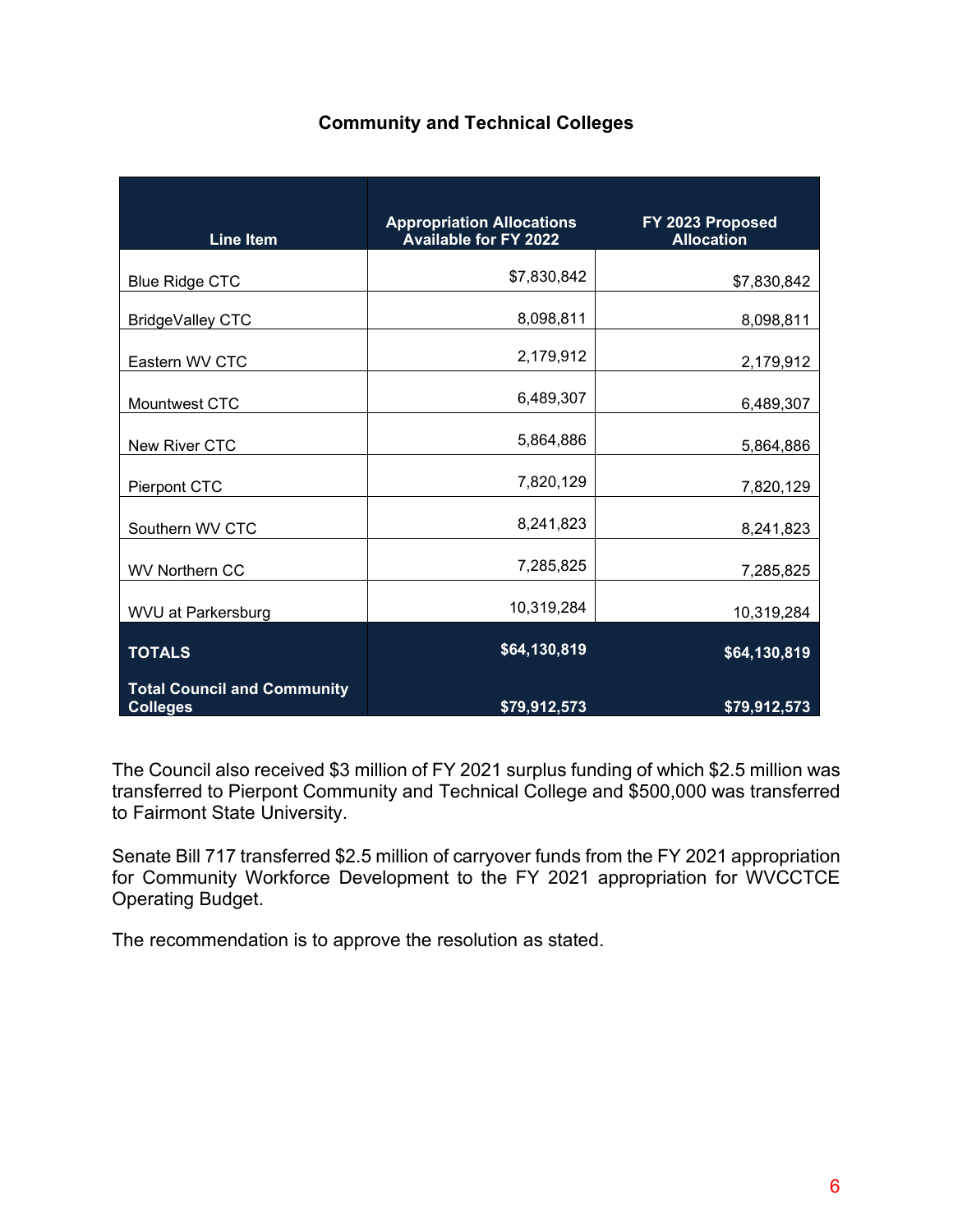## **WV Council for Community and Technical College Education Meeting of September 2, 2021**

| <b>ITEM:</b>                   | FY 2022 New River Tuition and Fees |
|--------------------------------|------------------------------------|
| <b>INSTITUTIONS:</b>           | All                                |
| <b>RECOMMENDED RESOLUTION:</b> | Information Item                   |
| <b>STAFF MEMBER:</b>           | Ed Magee                           |

## **BACKGROUND:**

West Virginia Code §18B-10-1 (k)(1) requires the West Virginia Council for Community and Technical College Education (Council) to approve any resident tuition and fee increase greater than ten percent in any one year or where the increase would be more than seven percent per year, averaged over a rolling three-year period calculated by averaging the proposed increase with the increase for the immediate two previous years. Further, legislative rule Series 32, *Tuition and Fees*, clarifies the process the Council will use to:

- a) Review special and program fees; and,
- b) Review non-resident tuition rates.

New River Community and Technical College is establishing a tuition rate of \$1,145 per semester for its Physical Therapy Assistant (PTA) Program. This tuition and fee change does not require approval by the Council.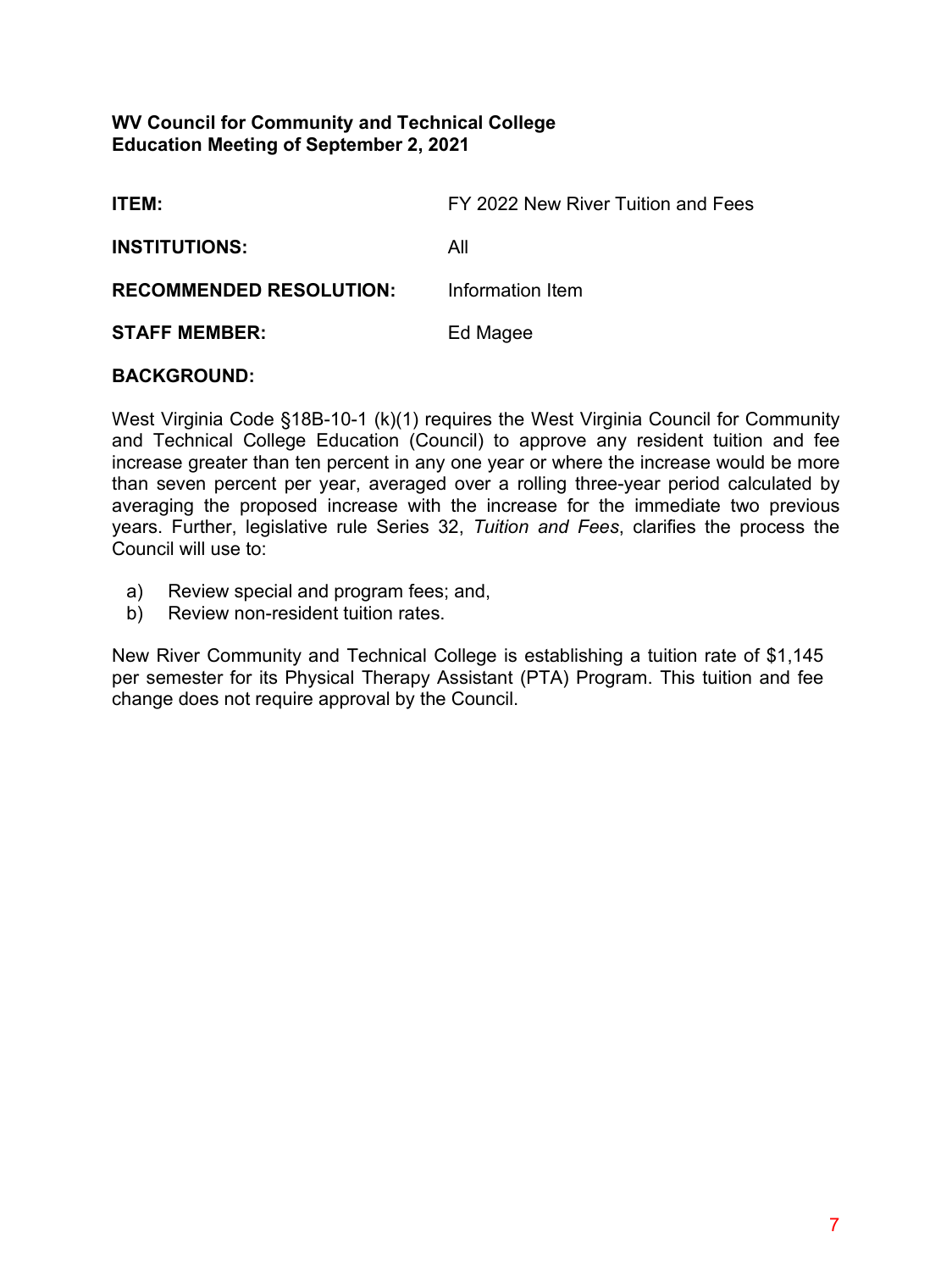## **West Virginia Council for Community and Technical College Education Meeting of September 2, 2021**

| <b>ITEM:</b>                   | Acquisition of United Hospital Center, Inc's.<br>Physician Office Building in Clarksburg, WV                                                                                                                                                                                             |
|--------------------------------|------------------------------------------------------------------------------------------------------------------------------------------------------------------------------------------------------------------------------------------------------------------------------------------|
| <b>INSTITUTION:</b>            | <b>Pierpont Community and Technical College</b>                                                                                                                                                                                                                                          |
| <b>RECOMMENDED RESOLUTION:</b> | Resolved, That the West Virginia Council for<br>Community and Technical College Education<br>approves Pierpont Community and Technical<br>Colleges acquisition of United Hospital Center<br>Inc.'s physician office building at 200 South<br>Chestnut Street, Clarksburg, West Virginia. |
|                                |                                                                                                                                                                                                                                                                                          |

## **BACKGROUND:**

**STAFF MEMBER:** Richard Donovan

Earlier this year, Pierpont Community and Technical College and Fairmont State University signed an agreement on division of real property and improvements between the two institutions. One provision of the agreement stipulates that Pierpont will vacate the buildings and classrooms it occupies on Fairmont State's Locust Avenue Campus (its main campus) by June 30, 2022. Another provision of the agreement granted Pierpont ownership of the Caperton Center in Clarksburg. The Caperton Center along with the Advanced Technology Center (ATC) in South Fairmont are currently Pierpont's main academic and office buildings.

One of the programs that Pierpont must move from the Locust Avenue Campus is the Veterinarian Technology Program. Another consideration for moving is that the space this program occupies in Hunt Haught Hall on the Locust Avenue campus does not meet accreditation requirements, and suitable space is not available in the Clarksburg Center or the ATC.

There is one parcel in the city block where the Caperton Center is located that was not owned by Fairmont State. This parcel is the United Hospital Center's (UHC) Physician Office Building at the corner of South Chestnut and West Main Streets. UHC had this building listed for sale and had scheduled an auction for June 2021. The building is approximately 3,255 square feet and was built around 1995. This building, with renovation and an addition, it is well-suited to house the Vet Tech Program. With this in mind and the need to relocate from the Locust Avenue Campus, Pierpont negotiated a sales agreement with UHC to purchase the building. The total acquisition cost was \$385,000.

Pierpont does not currently have an approved Campus Development Plan. The last approved plan was a combined Pierpont and Fairmont State plan since they shared the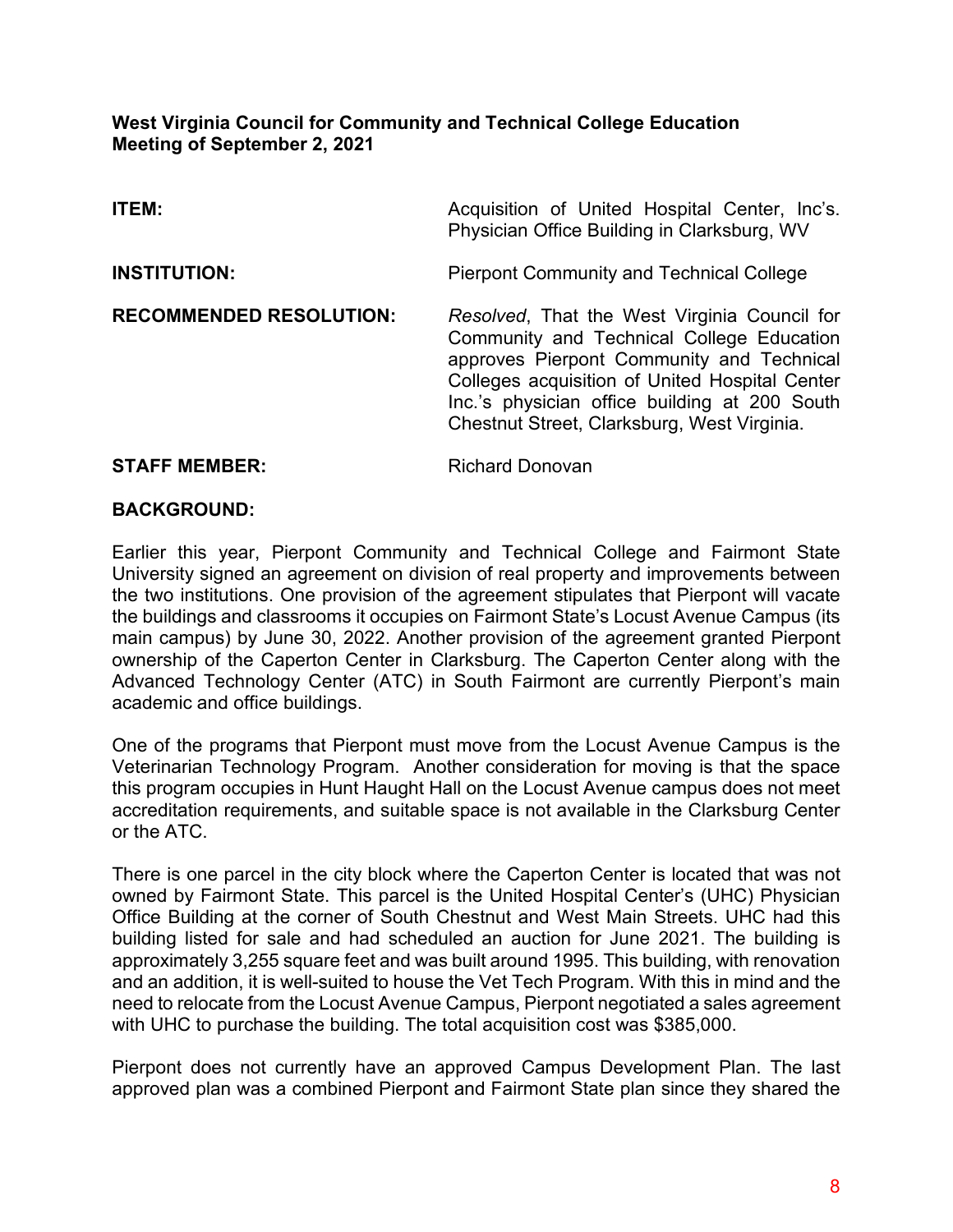same campus and buildings. Now that physical separation of the two institutions has occurred, Pierpont is in the process developing its own Campus Development Plan.

Without an approved Campus Development Plan, Pierpont is required by Series 12, the Council's Legislative Rule for Capital Project Management, to seek Council approval of its acquisition of UHC's Physician Office Building.